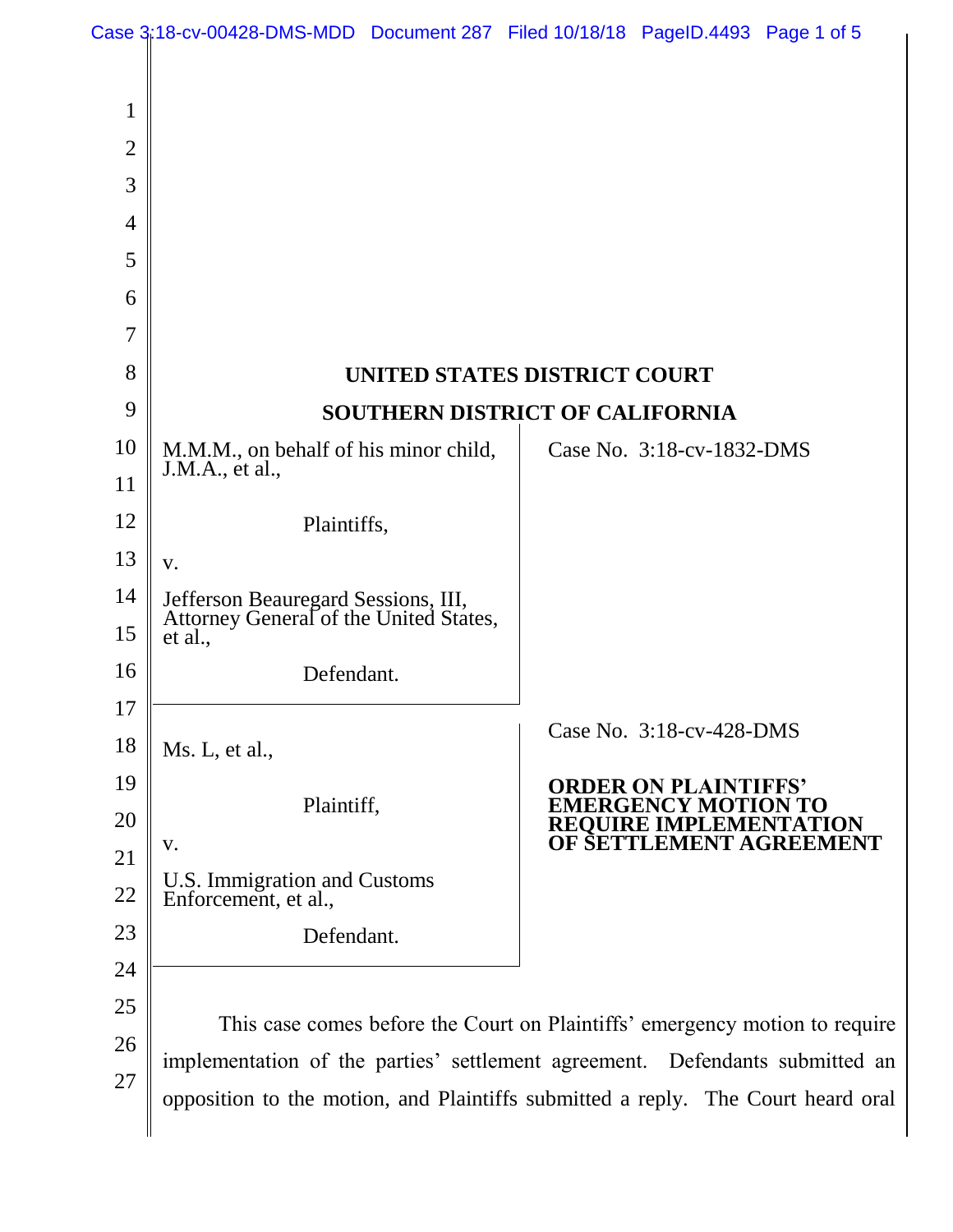1 2 3 argument on the motion during the October 16, 2018 status conference. Justin Bernick argued the motion for Plaintiffs, and Scott Stewart argued the motion for Defendants.

4 5 6 7 8 9 10 The settlement agreement at issue here was entered into by the parties after the Court granted a motion for a temporary restraining order ("TRO") filed by Plaintiffs in the *M.M.M.* case. That motion raised issues surrounding the asylum process for families that had been separated at the border. In the order granting that motion, the Court encouraged the parties to meet and confer on a possible solution for those issues, (*see* 18cv1832, ECF No. 55), and over the following month, the parties did exactly that.

11 12 13 14 15 While those negotiations were ongoing, counsel for Defendants emphasized to the Court and opposing counsel Defendants' interest in an expeditious process for approval of the settlement. (Rep. Tr. at 6-7, Sep. 18, 2018, ECF No. 234.) When asked by the Court whether the asylum procedures agreed to in the settlement could "start right away," defense counsel responded,

our tentative view would be that I think that is appropriate and we could get moving on this. … my hope is with most – you know, as with other plans we have approved it consistent with our desire to move things expeditiously but orderly, we would want to just get moving. If it is a good plan, we should get moving.

20 21 22 (*Id.* at 9-10.) Defense counsel reiterated his interest in expeditious resolution of these issues at the subsequent status conference. (Rep. Tr. at 5-9, Sep. 21, 2018, ECF No. 240.)

23 24 25 26 27 Thereafter, Plaintiffs in these cases submitted an unopposed motion for preliminary approval of the parties'settlement agreement. Pursuant to paragraph 1.g. of the parties' agreement, the government is to provide notice of orientation for credible fear interviews or reviews to class members "no later than 3 days following the parent and/or child's execution of a document reflecting his or her decision

28

16

17

18

19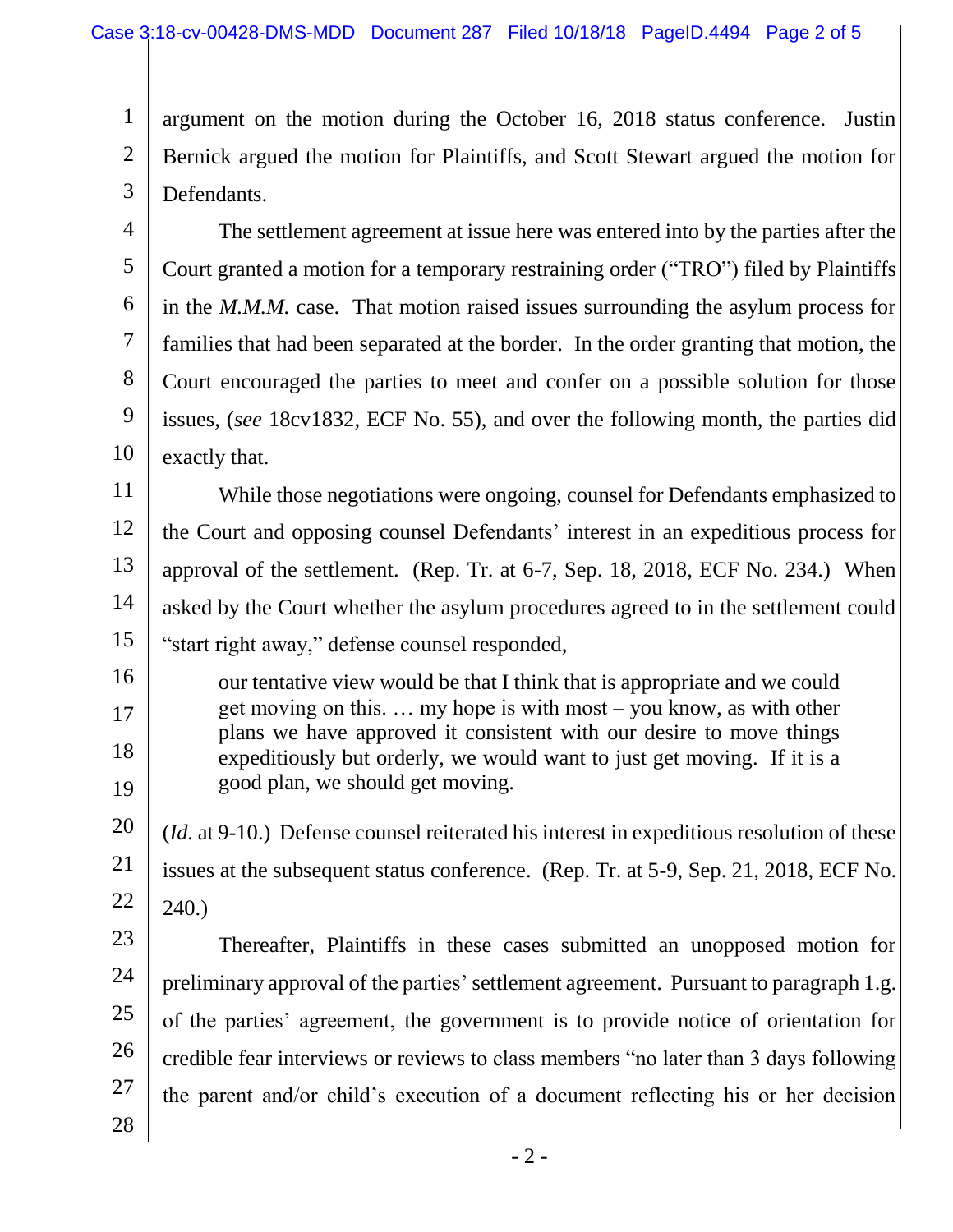1

3

5

2 4 pursuant to paragraph 8" of the agreement.<sup>1</sup> (*Id.* at 35.) Paragraph 1.g. goes on to state, "[s]uch reviews and interviews will be conducted at least 48 hours after the orientation, with due consideration given to any reasonable requests to continue the interview." (*Id.*) The Court preliminarily approved the settlement on October 9, 2018. (*See* ECF No. 256.)

6 7 8 9 10 11 12 13 14 15 16 The following day, Plaintiffs filed the present motion. In the motion, and at oral argument, Plaintiffs' counsel explained that they had obtained forms executed by at least 60 class members who are currently in detention evidencing their election to proceed with the asylum process provided for in the settlement agreement, and that those forms had been provided to Defendants. Plaintiffs' counsel anticipated that upon receipt of those forms, Defendants would begin the asylum process for those individuals, but that did not happen. Instead, defense counsel informed Plaintiffs' counsel that Defendants would not begin the asylum process until the settlement was finally approved by the Court. Plaintiffs move the Court to order Defendants to begin the process now for those class members in detention that have elected to take advantage of the asylum procedures set out in the settlement agreement.

17 18 19 20 21 22 23 24 25 26 Notably, neither side cites any case law governing the issue raised here, which is whether a court may enforce a class action settlement prior to final approval. However, the issue may be resolved by reference to the parties' agreement. As stated above, the agreement provides that the government shall provide notice of the orientation for the credible fear review or interview "no later than 3 days following the parent and/or child's execution of a document reflecting his or her decision pursuant to paragraph 8" of the agreement, and that the actual review or interview "will be conducted at least 48 hours after the orientation, with due consideration given to any reasonable requests to continue the interview." (Mot. for Prelim.

<sup>27</sup> 28 1 Paragraph 8 requires Plaintiffs' counsel to develop a process for obtaining waivers from class members who wish to waive the asylum procedures provided for in the settlement agreement and instead be removed to their country of origin. (Mot. for Prelim. Approval, Ex. 68 at 37, ECF No. 247.)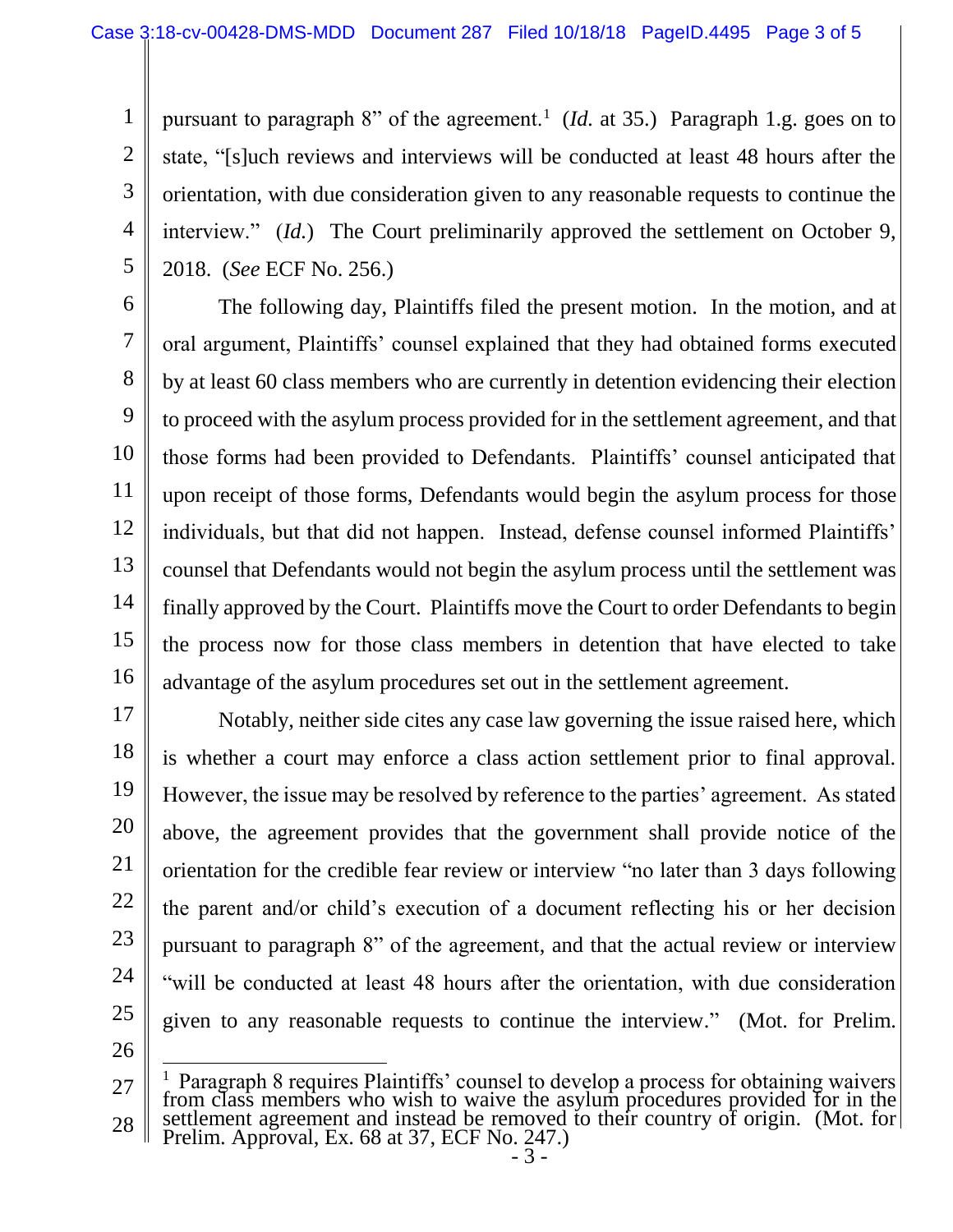1 2 3 4 5 6 7 Approval, Ex. 68 at 35, ECF No. 247.) Unlike other paragraphs of the agreement, (*see id.* at 35), the provision of notice and reviews and interviews under this paragraph are not dependent on the Court's "approval" of the agreement. Rather, they are triggered by the class member's execution of the election form. Those are the plain terms of the agreement, and they are consistent with defense counsel's repeated representations to the Court and Plaintiffs' counsel that Defendants wanted to proceed expeditiously and "get moving on this."

8

9 10 11 12 13 14 15 16 17 18 In their opposition to the present motion, Defendants assert it would be "gravely unfair" if they were forced to fully implement the settlement agreement before final approval. (Defs.' Opp'n to Mot. at 12, ECF No. 280.) They specifically argue that forced, full-scale implementation "would give class members all of the benefits of the agreement with no guarantee that the government would, in turn, receive the central benefits of its bargain." (*Id.*) However, Plaintiffs are not asking for full-scale implementation of the agreement right now. Rather, they are asking Defendants to start the agreed-upon asylum process for the 60 or so class members that are currently in detention and have executed an election form. As to these class members, Defendants will receive finality and resolution. Plaintiffs' counsel confirmed as much at oral argument when he stated,

> If an individual gets the due process to which they are entitled under this agreement and they are found to not have an asylum case, then … those individuals could be removed. They wouldn't get a second bite at the apple to relitigate the issue, they would be bound to the agreement.

22 23

24

25

26

27

28

19

20

21

(Rep. Tr. at 19, Oct. 16, 2018, ECF No. 285.)

Defendants also contend forced, full-scale implementation of the settlement agreement would be unfair given the possibility that class members may object to the settlement and final approval may be denied. There is a theoretical possibility that class members may object to the settlement and that final approval may be denied. However, at this point, there is no indication that will occur. Indeed, the only

- 4 -